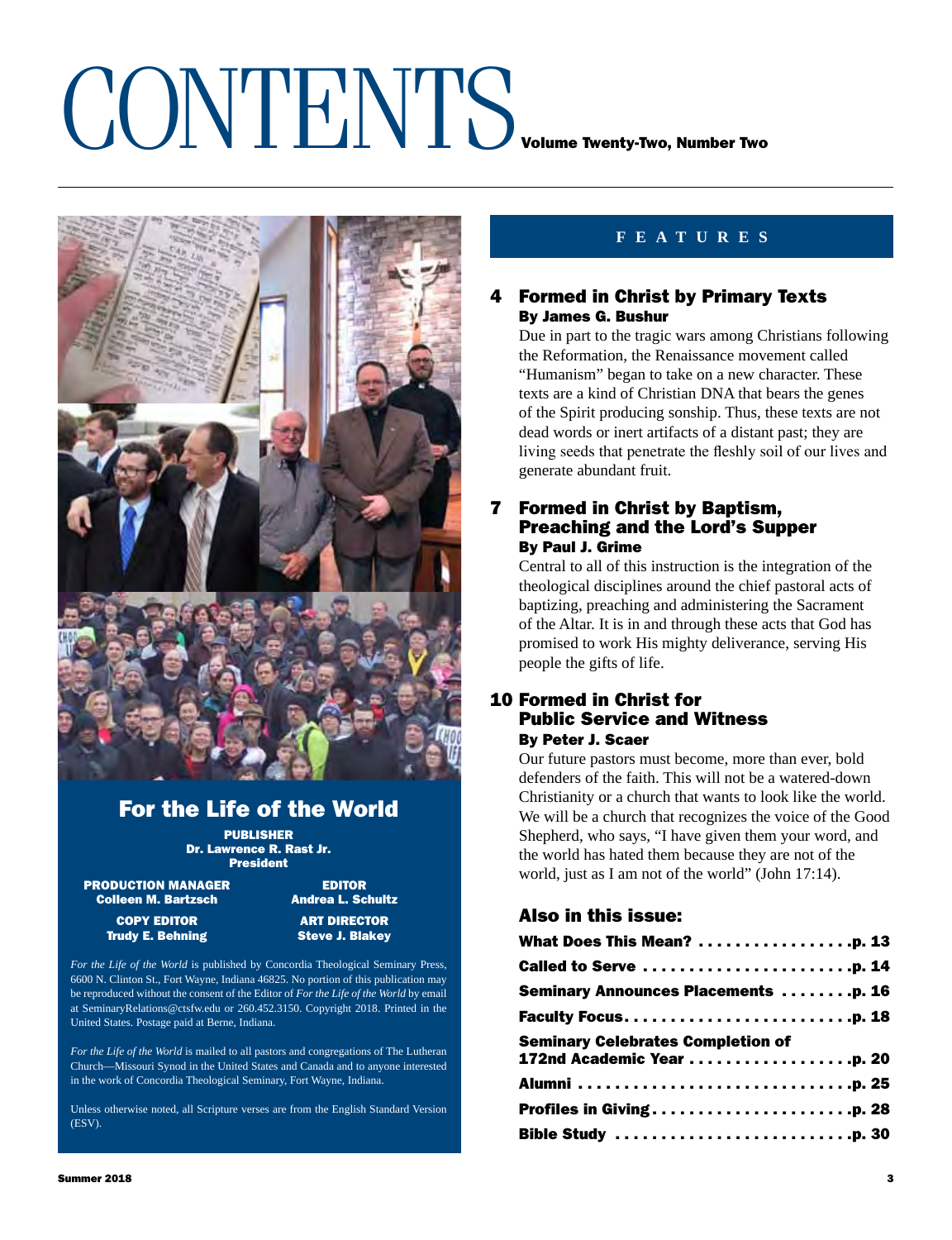# Preaching and the Lord's Supper

Dr. Paul J. Grime

The pastor stepped into the pulpit just as he had done<br>hundreds of times, turning slightly sideways in order to<br>slip through the narrow entrance. "Grace, mercy, and peace<br>to you from God our Fether..." He had occasionally he pastor stepped into the pulpit just as he had done hundreds of times, turning slightly sideways in order to to you from God our Father…" He had occasionally wondered whether that tight fit into the pulpit was the 1929 building committee's subtle hint for the pastor to keep in shape "…and from our Lord and Savior Jesus Christ." But here he was again, standing before his flock to bring them the Word of life; maybe not in the best shape of his life, but it would have to do. "Our text this morning is taken from the Gospel according to St. Mark…" Formed in Christ by Baptism,<br>
Preaching and the Lord's Supper<br>  $\frac{1}{2}$   $\frac{1}{2}$   $\frac{1}{2}$   $\frac{1}{2}$   $\frac{1}{2}$ <br>  $\frac{1}{2}$ <br>  $\frac{1}{2}$ <br>  $\frac{1}{2}$ <br>  $\frac{1}{2}$ <br>  $\frac{1}{2}$ <br>  $\frac{1}{2}$ <br>  $\frac{1}{2}$ <br>  $\frac{1}{2}$ <br>  $\frac{1}{2}$ <br>  $\frac{1}{2}$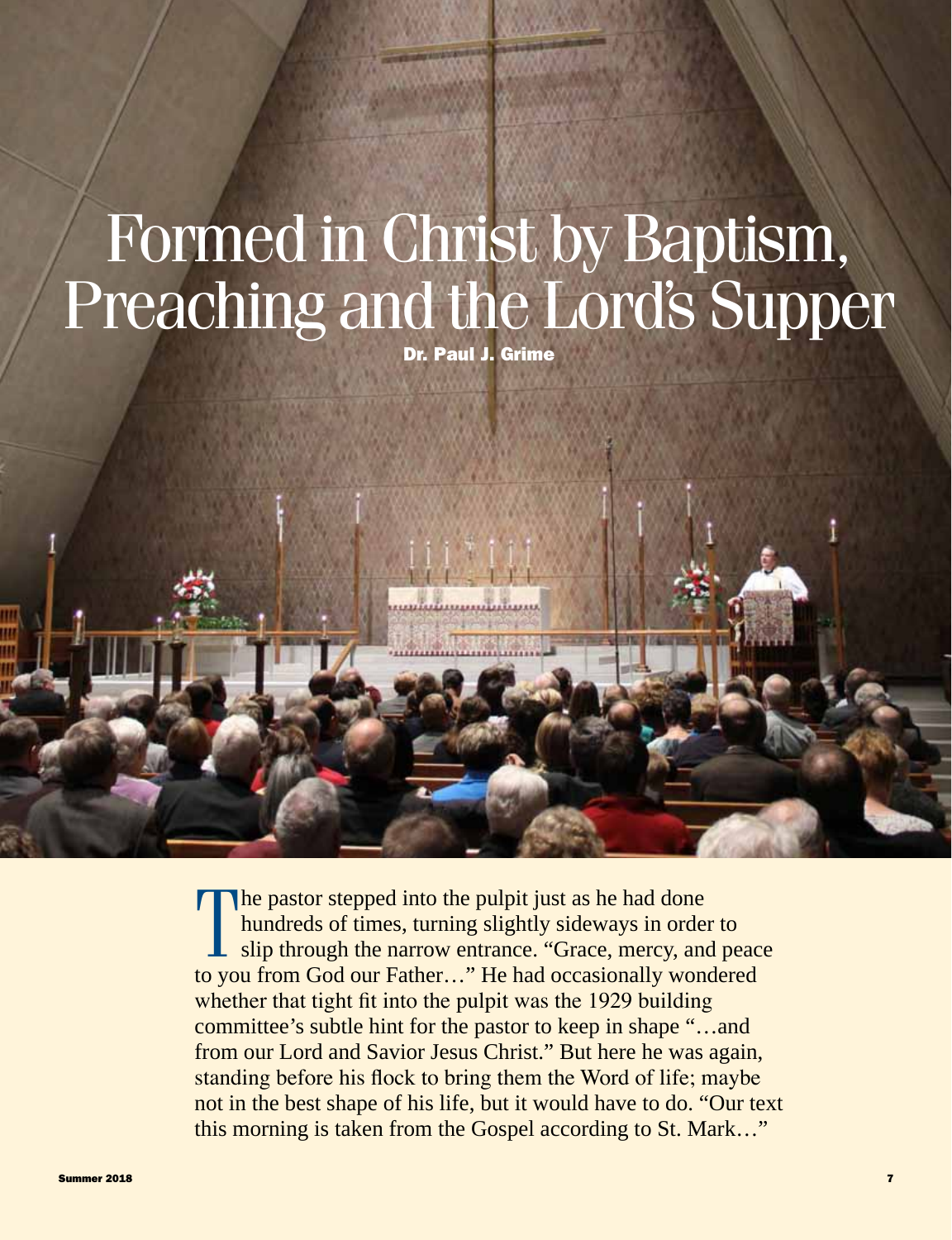

There are many things to teach these future servants, such as how to interpret the Scriptures, how to understand the Church's history, how to respond to modern cultural trends, and on and on. But central to all of this instruction is the integration of the theological disciplines around the chief pastoral acts of baptizing, preaching and administering the Sacrament of the Altar.

Sometimes he was tempted to wonder whether the people sitting in those wellworn pews ever listened to the words he spoke. Did they really believe that the preaching of God's Word was a life and death matter, where Satan was being unmasked and put to flight by God's allpowerful Word of pardon and peace? To his left the pastor could see Fritz, sitting in the seat he always occupied. He looked as pious as ever, yet everyone knew how difficult he could sometimes be. And there toward the back was Janice, a wellmeaning person who, unfortunately, just couldn't resist making everyone else's business *her* business. Did it really matter what words the pastor uttered week after week? Was anyone listening?

Just then his eye took notice of Margaret, who was sitting in the center of the balcony from where she directed the handbell choir most Sundays. Hadn't he just recently sat with her in her living room as she recounted the last moments she had with her husband before his sudden death? And near the side exit sat Roger and Carissa, whose marriage had been on the brink of collapse before he had spent hours working with them. They appeared to be listening as he continued. Indeed, was he imagining it or did it seem as though they were hanging on his every word?

As he moved to the next section of his sermon and began talking about what it meant to belong to Christ, he couldn't help but gaze on the family sitting right in front of him. What a joyous day this was for them, for they had participated earlier in the service in the baptism of another child of God: Alexander Victor. How many times had he dipped his hand in that font and pronounced those words: "I baptize you in the name of the Father and of the Son and of the Holy Spirit," knowing that it was not his doing but God's, by which He joined another soul to Christ's death and resurrection and inaugurated them into a life of repentance and forgiveness. Even cantankerous Fritz understood that as he wrestled daily with his sins, desiring to live by Christ's forgiveness. And how many times had Janice felt compelled to apologize to her fellow parishioners when she realized that she was at fault?

Perhaps they were listening!

"The peace of God that passes all understanding…" He could hardly believe that he was already through the sermon. As always, these words of St. Paul were the perfect conclusion. God's peace is beyond our comprehension. And to think that in just a few minutes all these saints of God who had been listening to him would make their way to the altar to receive that very peace of God through the body and blood of Jesus. Yet again he was humbled by the thought that God had called him to serve these precious gifts to His holy people. Whether pouring the life-giving water of Holy Baptism or distributing the holy food by which God nourished His people or, as he had again this Sunday, standing before them speaking words of comfort and hope, in every case he recognized that it was by God's grace alone that he could serve the sheep of the Father's flock.

We at Concordia Theological Seminary (CTSFW), Fort Wayne, also recognize the profound privilege that we have been given to "form servants in Jesus Christ who," as our mission statement says, "teach the faithful, reach the lost, and care for all." There are many things to teach these future servants, such as how to interpret the Scriptures, how to understand the Church's history, how to respond to modern cultural trends, and on and on. But central to all of this instruction is the integration of the theological disciplines around the chief pastoral acts of baptizing, preaching and administering the Sacrament of the Altar. It is in and through these acts that God has promised to work His mighty deliverance, serving His people the gifts of life. All of the pastor's ministry flows through these acts, whether he is visiting the sick, evangelizing the lost, calling lapsed members back to the Church's fellowship, or counseling those who are wearied by the changes and chances of life.

Our curriculum at CTSFW places a premium on the pastor's role as baptizer, preacher and presider at the Lord's Table. It is for this reason that we even have separate courses that integrate these three pastoral acts. But, even more significant, the students live out this integration as they gather daily in Kramer Chapel where they